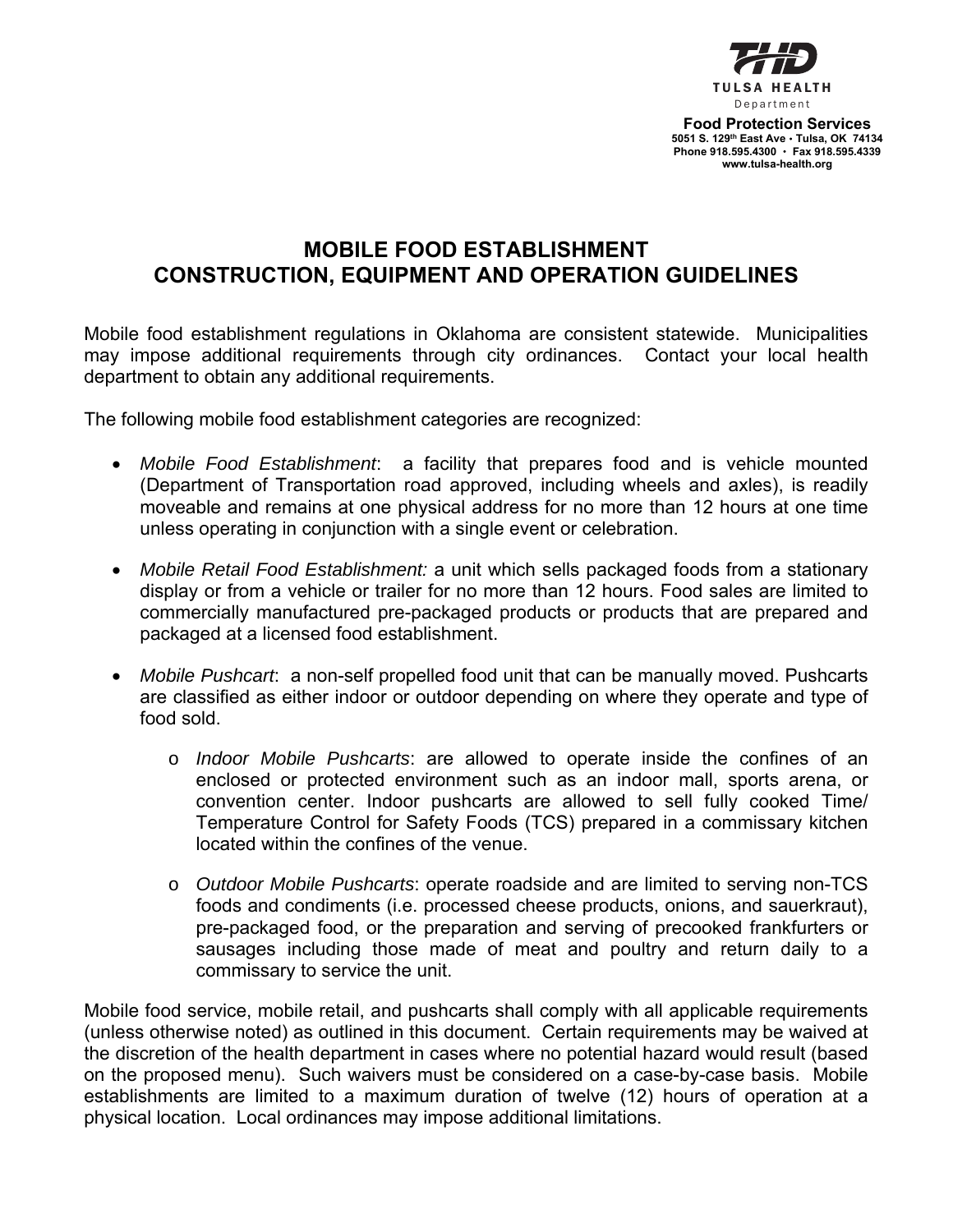## **CONSTRUCTION**

- 1. Exterior surfaces shall be constructed of weather-resistant materials and protect against the entry of insects and rodents. [OAC 310:257-11-16]
- *2.* Name of business shall be on the outside of the unit. [OAC 310:257-17-3,4]
- 3. Windows, doors, and vents shall be protected by 16 mesh to I inch screens, properly designed and installed air curtains, or other effective means. Outer doors shall be tight fitting and self-closing. [OAC 310:257-11-15]
- 4. Indoor floor, walls, and ceiling construction shall be smooth, durable, light colored and easily cleanable. Carpeting shall not be allowed. [OAC 310:257-11-1]

#### **Note**: Not applicable to pushcarts. Pushcarts serving open food items are required to have adequate *attached* overhead protection.

- 5. Food contact surfaces shall be smooth, and free of breaks, open seams, or cracks. They shall be free of sharp internal angles and corners. They shall be constructed with safe, durable, corrosion-resistant, and non-absorbent materials. [OAC 310:257-7-1]
- 6. Non-food contact surfaces shall be smooth and free of unnecessary ledges and crevices. These should also be designed and constructed to allow easy cleaning. Note: This includes exposed electrical conduit. Conduit shall me smooth and bracketed away from the wall to allow for cleaning [OAC 310:257-7-20]
- 7. Manual ware-washing sinks shall meet the following requirements:
	- a. A three-compartment sink (NSF or equivalent) shall be required with sink compartments large enough to immerse at least half of the largest piece of equipment or utensil used. [OAC 310:257-7-51]
	- b. Drain boards, utensil racks, or tables shall be provided for utensil holding before cleaning and after sanitization. [OAC 310:257-7-52]
	- c. The sink system shall be made of equipment and materials intended for the use of warewashing. [OAC 310:257-17-1] Note: a sink system constructed out of material designed for food storage (holding/warming pans) will not be approved.
- 8. A separate hand sink shall be required. Distance or a partition shall separate the hand sink from the 3-compartment sink and food contact surfaces/equipment. [OAC 310:257- 9-18]
- 9. Lighting shall be shielded and intensity shall be a minimum of 50-foot candles (lux) at all food preparation areas, 20-foot candles (lux) at all warewashing areas and at least 10 foot candles (lux) over all storage areas. [OAC 310:257-11-31]
- 10. Ventilation hood systems shall be easily cleanable and sufficient to prevent the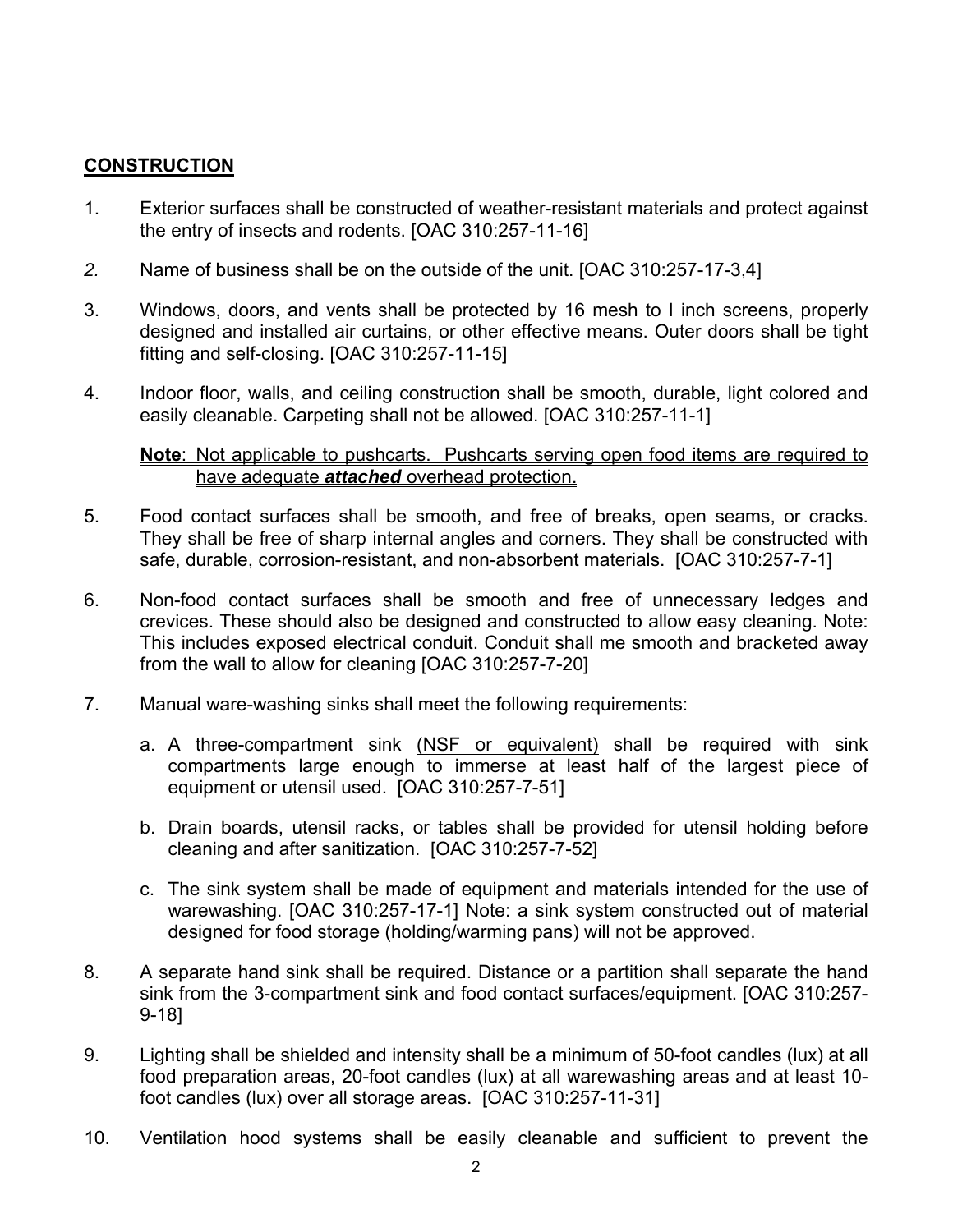accumulation of grease, smoke, or condensation in facility. Note: A fire suppression system is not mandatory in a mobile unit. [OAC 310:257-7-53]

- 11. Equipment shall be spaced or sealed to allow for easy cleaning. [OAC 310:257-7-60]
- 12. Wood shall not be used as a food contact surface with the exception of cutting boards, cutting blocks, baker's tables, or utensils. Hard maple or an equivalent hard, closegrained wood must be used. [OAC 310:257-7-9]

### **WATER, PLUMBING, AND WASTEWATER SYSTEM**

- 1. Water used shall come from an approved source. [OAC 310:257-9-1]
- 2. The water source and system shall be of sufficient capacity to meet the water demands of the food establishment. The fresh water tank for a Mobile Food Establishment is required to be a minimum of 10 gallons. A mobile pushcart fresh water tank is required to have a minimum of 5 gallons. [OAC 310:257-9-8]
- 3. Materials that are used in the construction of a mobile water tank shall be safe, durable, corrosion-resistant, nonabsorbent, and finished with a smooth easily cleanable surface. A potable water tank shall be installed and sloped from the filling inlet to the discharge outlet, so that the outlet allows for complete drainage of the tank. If a cleaning or access port is present, the opening shall be in the top of the tank, flanged upward at least (1/2) inch, and equipped with a port cover assembly that is provided with a gasket and a device for securing the cover in place. If a vent is provided, it shall terminate in a downward direction and be covered with a (16) mesh to (I) inch screen or a protective filter. Water tank must be fixed to the mobile unit. [OAC 310:257-9-12,31,32,33,35,36]
- 4. Water under pressure shall be provided to all fixtures, equipment, and non-food equipment that are required to use water. Mobile food establishments shall have a water system under pressure that produces a flow rate of at least 2 gallons per minute. [OAC 310:257-9-9]
- 5. Hot water system shall be sufficient to meet the peak hot water demands throughout the food establishment. A hand-washing lavatory shall provide water at a temperature of at least 100°F. [OAC 310:257-9-8,14]
- 6. A backflow prevention device shall be required on the water system at the point of attachment to the mobile units system. This device must meet (A.S.S.E.) standards. [OAC 310:257-9-16,21]
- 7. V-type threads on a water tank inlet or outlet shall be allowed only when a hose is permanently attached. [OAC 310:257-9-34]
- 8. A hose used for conveying drinking water from a water tank shall be safe, durable, corrosion-resistant, non-absorbent, and be made of food grade material with a smooth interior surface, and be clearly and durably identified as to its use. [OAC 310:257-9-37]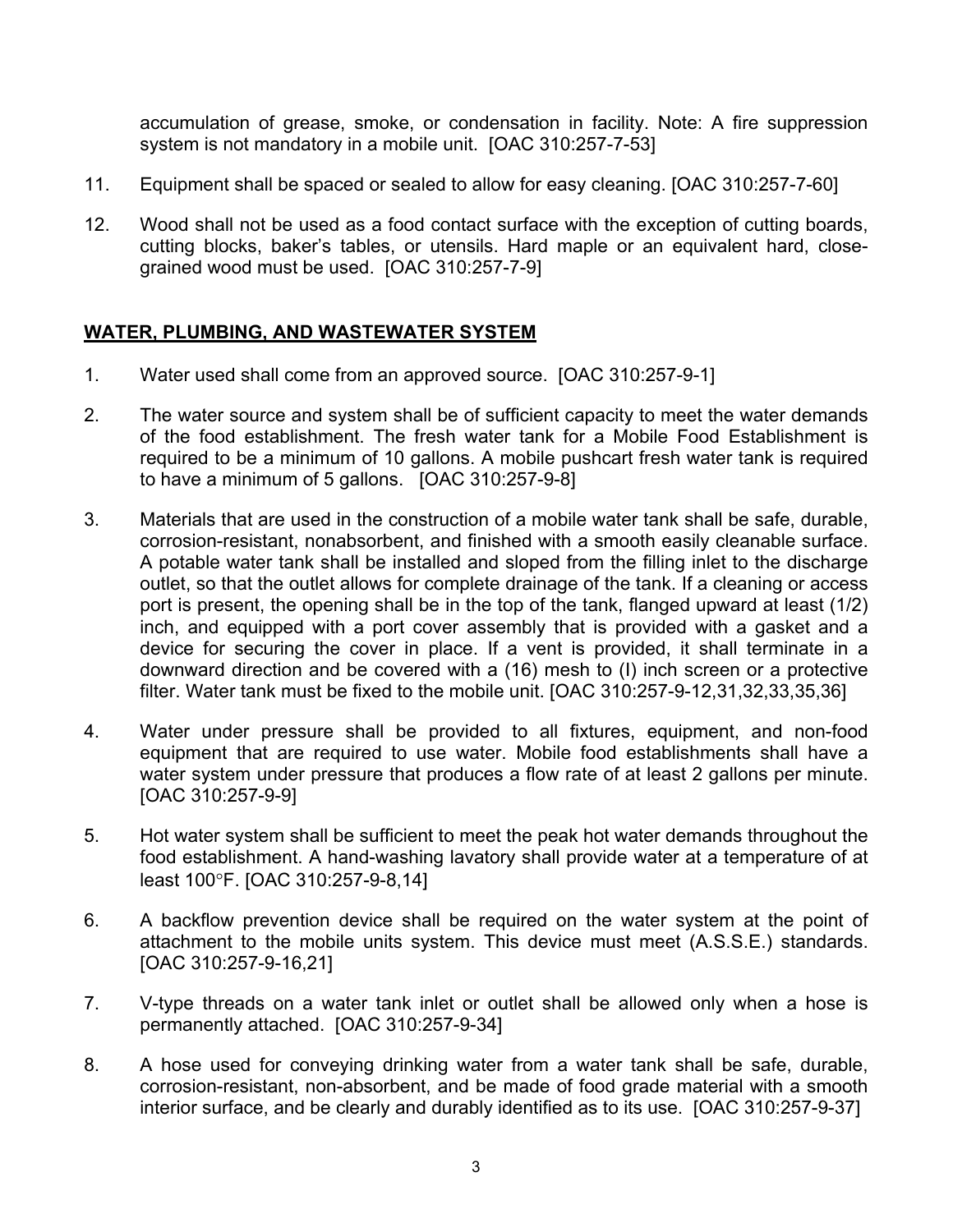- 9. Protective covers shall be required for water inlets, outlets, and hoses. [OAC 310:257-9- 39, 43]
- 10. A water tank inlet shall be at least (3/4) inch in diameter and provided with a hose connection of a size or type that will prevent its use for any other service. [OAC 310:257-9-40]
- 11. A sewage holding tank in a mobile unit shall be sized at least (15) percent larger in capacity than the water supply tank and sloped to a drain outlet that is at least (1) inch in diameter or greater, and equipped with a shut-off valve. Waste tank shall be fixed to unit. [OAC 310:257-9-45]
- 12. Sewage or liquid waste shall be conveyed to the point of disposal through an approved sanitary sewage system, sewage transport vehicle, waste retention tank, pumps, pipes, or hoses. This shall be done at an approved waste servicing area or vehicle in a way that a public health hazard or nuisance is not created. [OAC 310:257-9-49,50]
- 13. Piping in a mobile system shall be labeled to prevent cross-contamination. [OAC 310:257-9-27]
- 14. Beverage tubing and cold-plate beverage cooling devices shall not be installed in contact with stored ice. This does not apply to cold plates that are constructed integrally with an ice storage bin. Liquid waste drain lines shall not pass through an ice machine or ice storage bin. [OAC 310:257-7-31, 32]
- 15. A toilet facility shall be located within 500 feet and available during all hours of operation unless the facility remains at location for less than 4 hours. [OAC 310:257-17-2,3,4]

The water, plumbing, and wastewater system should be designed with the following considerations in mind:

- Projected amount of water usage and wastewater produced;
- Type of operation, cleaning needs, ability to connect to local approved water supply, or the ability to operate without any water or electricity provided at the location;
- The ability to dispose of wastewater generated at the site in a legal manner.

If facility is participating in a temporary event, contact the event organizer to determine if power, water and waste disposal facilities are provided on site. In some cases, you may be asked to provide all of these needs.

#### **EQUIPMENT REQUIREMENTS**

1. A small diameter probe thermometer designed to measure the temperature of small mass foods accurate to  $+/-2$ <sup>o</sup>F shall be required. [OAC 310:257-7-23,56]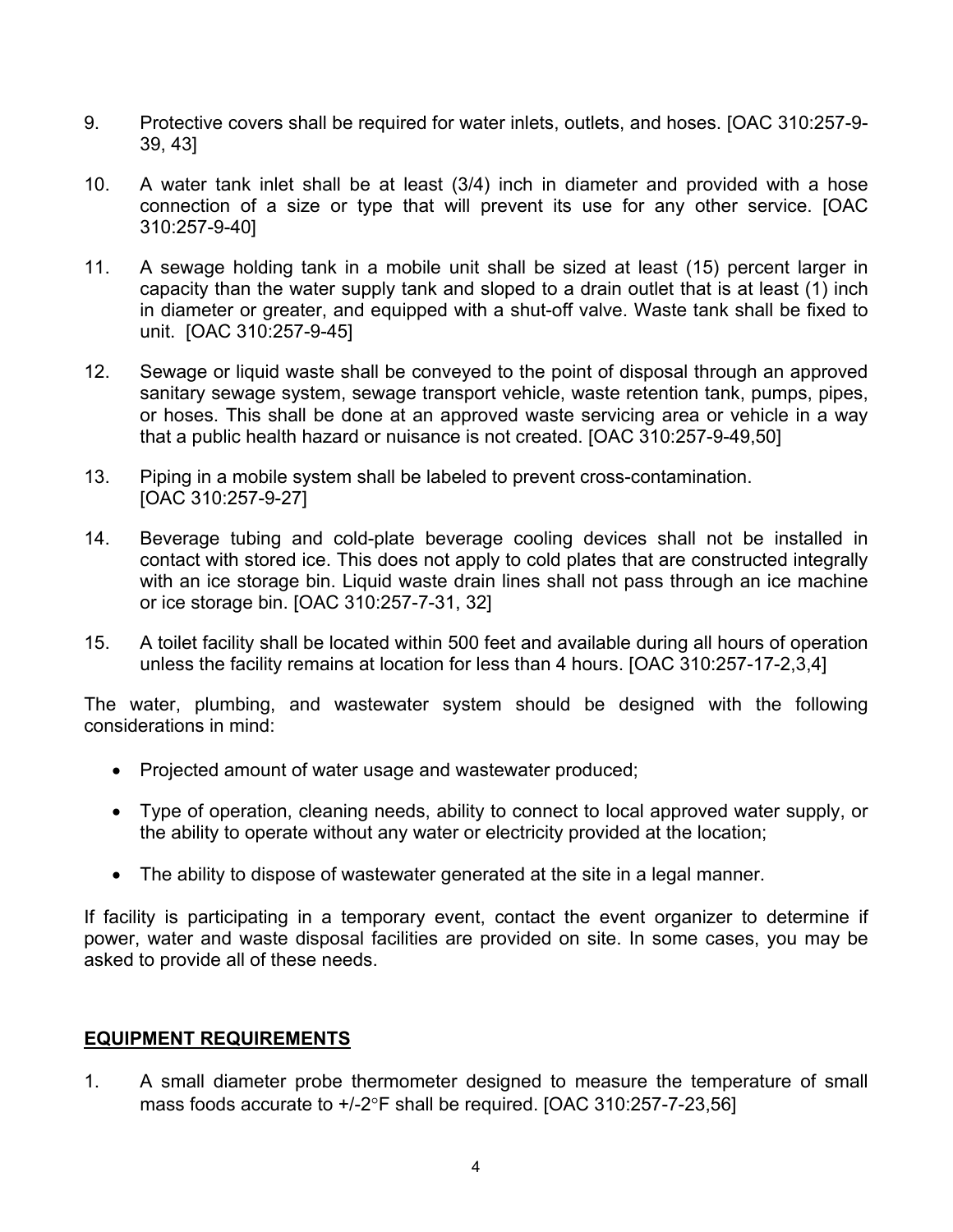- 2. Thermometers for cold-holding and hot-holding equipment shall be required. [OAC 310:257-7-37]
- 3. Food equipment shall be certified by an accredited certification program (NSF or equivalent) or approved by the Health Department. [OAC 310:257-7-49]
	- Floor-mounted equipment includes, but is not limited to sinks, ovens, ranges, mixers, prep freezers, refrigerators, grills, griddles, fryers, ice machines and steam tables.
	- Counter-mounted equipment includes slicers, grinders, food processors, crock pot/hot holding units and other similar food processing equipment.
	- Microwave ovens and handheld equipment/utensils do not have to be certified by NSF or an equivalent organization.
	- Equipment shall be installed to facilitate cleaning.
- 4. Equipment for cooling, heating and hot or cold holding shall be sufficient in number and capacity. [OAC 310:257-7-37 & 7-50] In a mechanically refrigerated or hot food storage unit, the sensor of a temperature measuring device shall be located to measure the air temperature or a simulated product temperature in the warmest part of a mechanically refrigerated unit and in the coolest part of a hot food storage unit. Refrigeration units shall be capable of operating at  $41^{\circ}F$  at all times, and shall be provided with thermometers accurate to  $+/-3$ <sup>o</sup>F.

# **RESIDENTIAL, HOME-TYPE REFRIGERATORS SHALL NOT BE PERMITTED.**

- 5. A test kit or device that accurately measures sanitizing solutions in mg/L. [OAC 310:257-7-58]
- 6. Hand soap, disposable hand towels, and waste receptacles shall be provided at each handsink. A sign that notifies employees to wash hands shall be located at handsink. [OAC 310:257-11-24, 25,27, 28]
- 7. A garbage container shall be conveniently located within the establishment. [OAC 310:257-9-57, 60]

# **PERSONNEL**

- 1. Manager certification or food handler card shall be required where applicable.
- 2. The person in charge shall have knowledge of food safety, personnel practices, personal hygienic requirements, etc. [OAC 310:257-3-3].
- 3. Hand washing shall be required. [OAC 310:257-3, 9, 10, 12-13]
- 4. Employees shall be clean, wear clean clothing, keep fingernails trimmed and cleaned, and have hair restrained. [OAC 310:257-3-15, 16, 17, 20]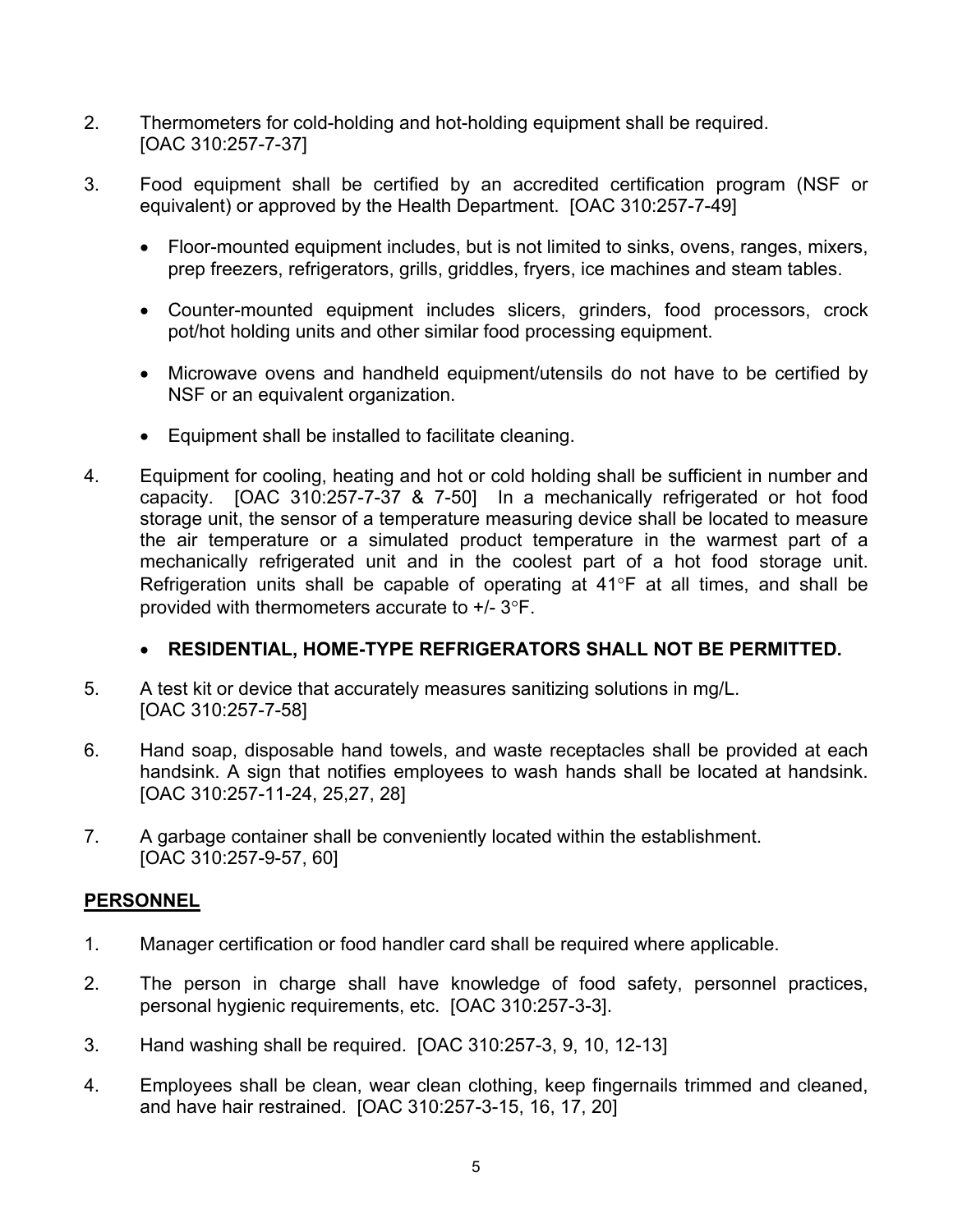5. Employees shall not eat, drink or use tobacco products in a food preparation/service area. [OAC 310:257-3-18]

## **FOOD**

- 1. Food shall be safe, unadulterated, and honestly presented. [OAC 310:257-5-1]
- 2. Food shall be from an approved source. No food prepared in a private home shall be used or offered for sale. Packaged foods shall be labeled appropriately. [OAC 310:257- 5-2]
- 3. Cold Time/ Temperature Control for Safety Foods (potentially hazardous foods) shall be maintained at a temperature below  $41^{\circ}$ F. [OAC 310:257-5-9(a)]
- 4. Hot Time/ Temperature Control for Safety Foods (potentially hazardous foods) shall be maintained at a temperature above 135°F. IOAC 310:257-5-9(d)]
- 5. Foods that are labeled "frozen" shall be kept frozen. [OAC 310:257-5-9(e)]
- 6. Food packaging shall be in good condition to protect foods from contamination. [OAC 310:257-5-13]
- 7. Ice shall be made from drinking water (approved source). [OAC 310:257-5-14]
- 8. Food employees shall avoid bare hand contact with ready to eat foods except when washing fruits and vegetables, unless a policy as per OAC 310:257-5-21. Suitable utensils, deli-tissue, spatulas, tongs, and single use gloves may be used. [OAC 310:257-5-21]
- 9. Ice used, as a cooling medium shall not be used as food. [OAC 310:257-5-28]
- 10. Refilling of returnable containers shall be prohibited unless by a contamination-free process. [OAC 310:257-5-36]
- 11. Food, equipment, utensils, linens, single service articles shall be protected during storage, preparation and display. [OAC 310:257-5-37, 38, 40, 41, 45 and OAC 310:257- 7-105]
- 12. Condiments shall be protected from contamination. [OAC 310:257-5-42]
- 13. Food that has been returned shall not be offered for resale. [OAC 310:257-5-44]
- 14. Foods shall be cooked to the following temperatures:
	- a. Poultry and stuffed foods: 165°F
	- b. Ground meats: 155°F
	- c. Eggs, pork, fish: 145°F [OAC 310:257-5-46,47,48, 48.1]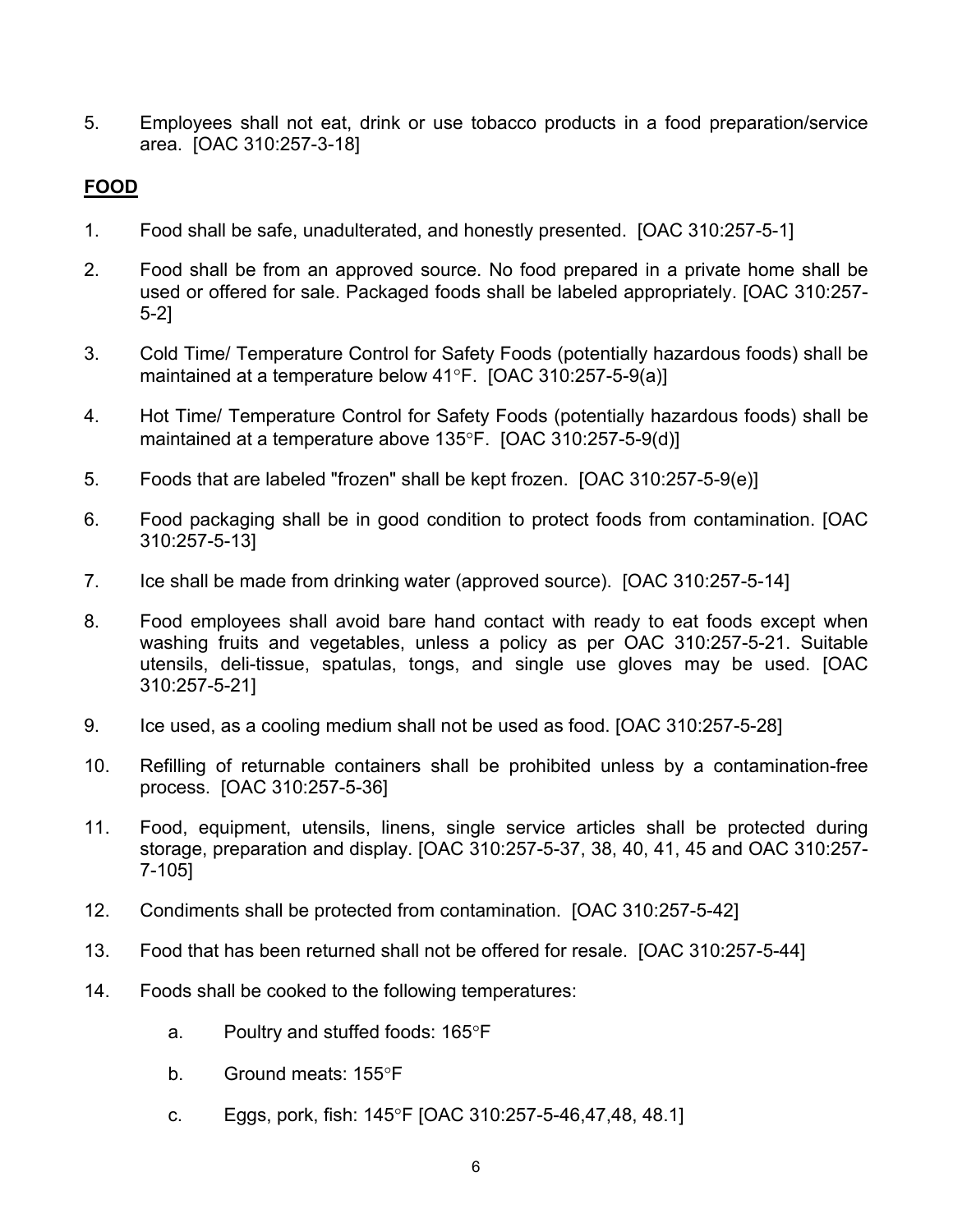- 15. Thawing shall meet one of the following criteria:
	- a. Thawed under refrigeration, below  $41^{\circ}$ F.
	- b. Submerged under running water that is  $70^{\circ}$ F or less.
	- c. Part of the cooking process or thawed in a microwave oven and cooked immediately. [OAC 310:257-5-56]
- 16. Cooling of cooked, potentially hazardous food shall be done from 135 $\degree$ F to 70 $\degree$ F within 2 hours, and within a total of 6 hours from  $135^{\circ}$ F to  $41^{\circ}$ F or less. [OAC 310:257-5-57]

#### **COMMISSARY**

- 1. All mobile food establishments and pushcarts are required to report daily (if not participating in an event) to a commissary to dispose of waste water, refill with potable water, service the mobile unit, and store back stock of food and single service articles. [OAC 310:257-17-2,3,5,6]
- 2. A licensed commissary shall not be a mobile food establishment, mobile pushcart, or mobile retail food establishment. [OAC 310:257-17-2,4]
- 3. Commissary shall have an area suitable for flushing and draining liquid waste separate from fresh water supply, and be able to dispose of water in a manner that collects grease laden water. [OAC 310:257-17-5]
- 4. Commissaries shall be licensed food establishments if used in the production of food for sale in any type of mobile. [OAC 310:257-17-5]

### **ADDITIONAL MOBILE PUSHCART REQUIREMENTS**

- 1. Indoor or outdoor mobile pushcarts shall not cook raw meat or poultry. [OAC 310:257- 17-2]
- 2. Outdoor mobile pushcarts are exempt from mechanical refrigeration if able to maintain temperatures of  $41^{\circ}$ F or less. [OAC 310:257-17-2]
- 3. Outdoor mobile pushcarts are limited to non-Time/ Temperature Control for Safety Foods (TCS) and condiments, pre-packaged food, or precooked frankfurters or sausages. Facility shall return daily to a commissary. [OAC 310:257-17-2 (d)]
- 4. Indoor mobile pushcarts are limited to operating within the confines of an indoor mall, sports arena, convention center, etc. and are allowed to sell open Time/ Temperature Control for Safety Foods that are prepared in a licensed commissary within the confines of the facility. All preparation of fruits, vegetables, and cooking of foods shall only be done inside the licensed commissary that is not a mobile food establishment, mobile pushcart, or mobile retail food establishment. [OAC 310:257-17-2]